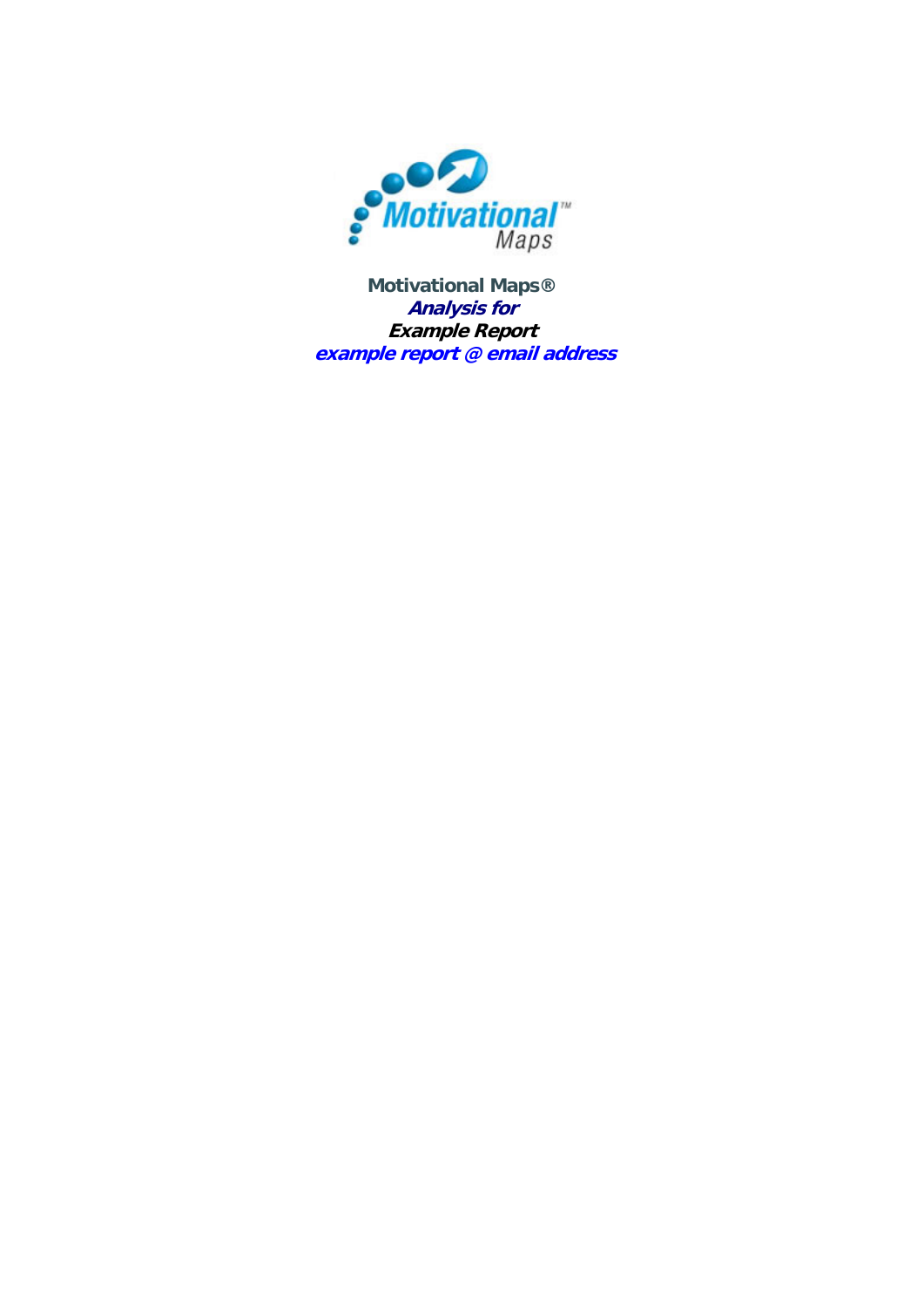#### **Introduction to MOTIVATIONAL MAPS®**

Your happiness and success at work is partly determined by whether or not your core 'motivations' are being met. These Motivations are not a conscious decision, but rather emerge from your self-concept, beliefs, expectations and personality. As with our purpose in life, we do not 'invent' motivations; instead, we detect them. It is vital to go with the grain of our Motivations.

There are nine Motivations and usually three of these predominate, although sometimes this can vary - two may stand out, or a cluster of more than three can emerge. Within your dominant three, there is one core Motivation - your work must fulfil this Motivation if there is to be any real satisfaction.

It is important to identify your Motivations and to work consistently at getting more of them at the workplace. However, it is also highly likely that what you want from work, you also want from the rest of your life as well. Thus it is that examining your Motivations is of fundamental importance.

The nine Motivations form three clusters of three. These clusters are 'tendencies' within the Motivational Mentoring® Life Triangle. Motivational Mentoring® places great emphasis on the 3 Elements of the Life Triangle.



These are broad groupings and are not water-tight. For example, the expert does not necessarily have to be 'expert' solely at work - though this is where the general focus is. Clearly, it is 'easier' in some senses to obtain satisfaction from work where the Motivations are all Work orientated: after all, work in most places is designed to produce money (the Builder), power (the Director) and expertise (the Expert); obtaining friendship (the Friend), say, or meaning (the Searcher) is usually more problematic!

The challenge for all bosses is to produce the possibility of Motivating in all nine areas for all their staff. See our Motivational Reward Strategies for more ideas (and see the next page for info).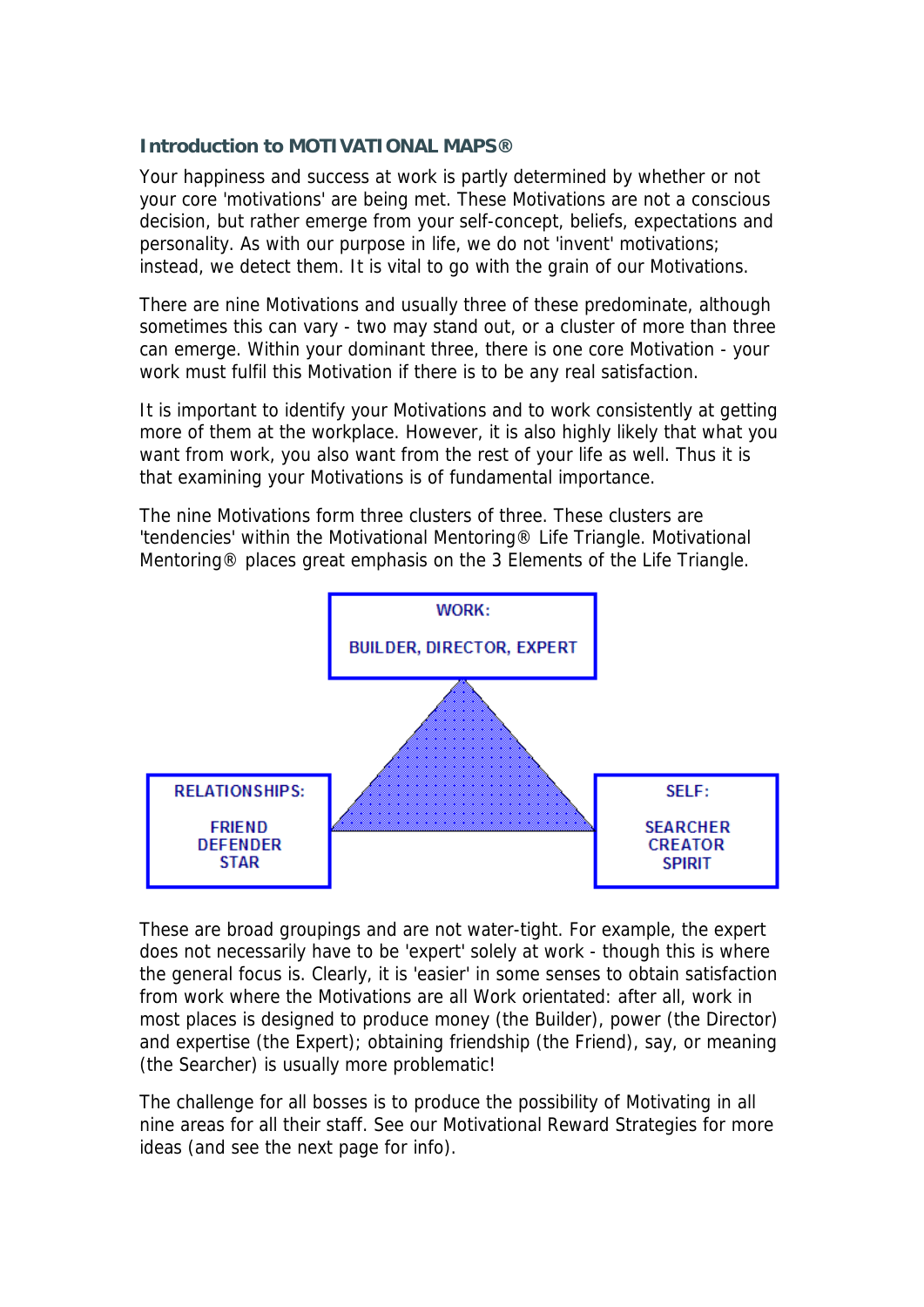# **What are the Nine Motivations of Work?**

You might want to begin by asking yourself, which of these you most identify with:

# **RELATIONSHIP TENDENCIES**

- The Defender wants security, predictability, stability
- The Friend wants belonging, friendship, fulfilling relationships
- The Star wants recognition, respect, social esteem

# **WORK TENDENCIES**

- The Builder wants money, material satisfactions, above average living
- The Director wants power, influence, control of people/resources
- The Expert wants expertise, mastery, specialisation

# **SELF TENDENCIES**

- The Creator wants innovation, identification with new, expressing creative potential
- The Spirit wants freedom, independence, making own decisions
- The Searcher wants meaning, making a difference, providing worthwhile things

Once you've done this, remember your Authorised Practitioner (if you have purchased this product directly on-line, then contact Motivational Maps - **[info@motivationalmaps.com](mailto:info@motivationalmaps.com)** - for more information about Authorised Practitioners) can give you further insight into the Maps, your results, your team results, and your organisational results. Plus - your Authorised Practitioner can also provide you with information about Motivational Appraisal Systems (MAS), and Motivational Reward Strategies (MRS). MRS pinpoints tools and techniques to help anyone motivate any combination of Motivators.

# **Now see the next page to discover what your Motivations really are. Your primary motivator is The Spirit (S)**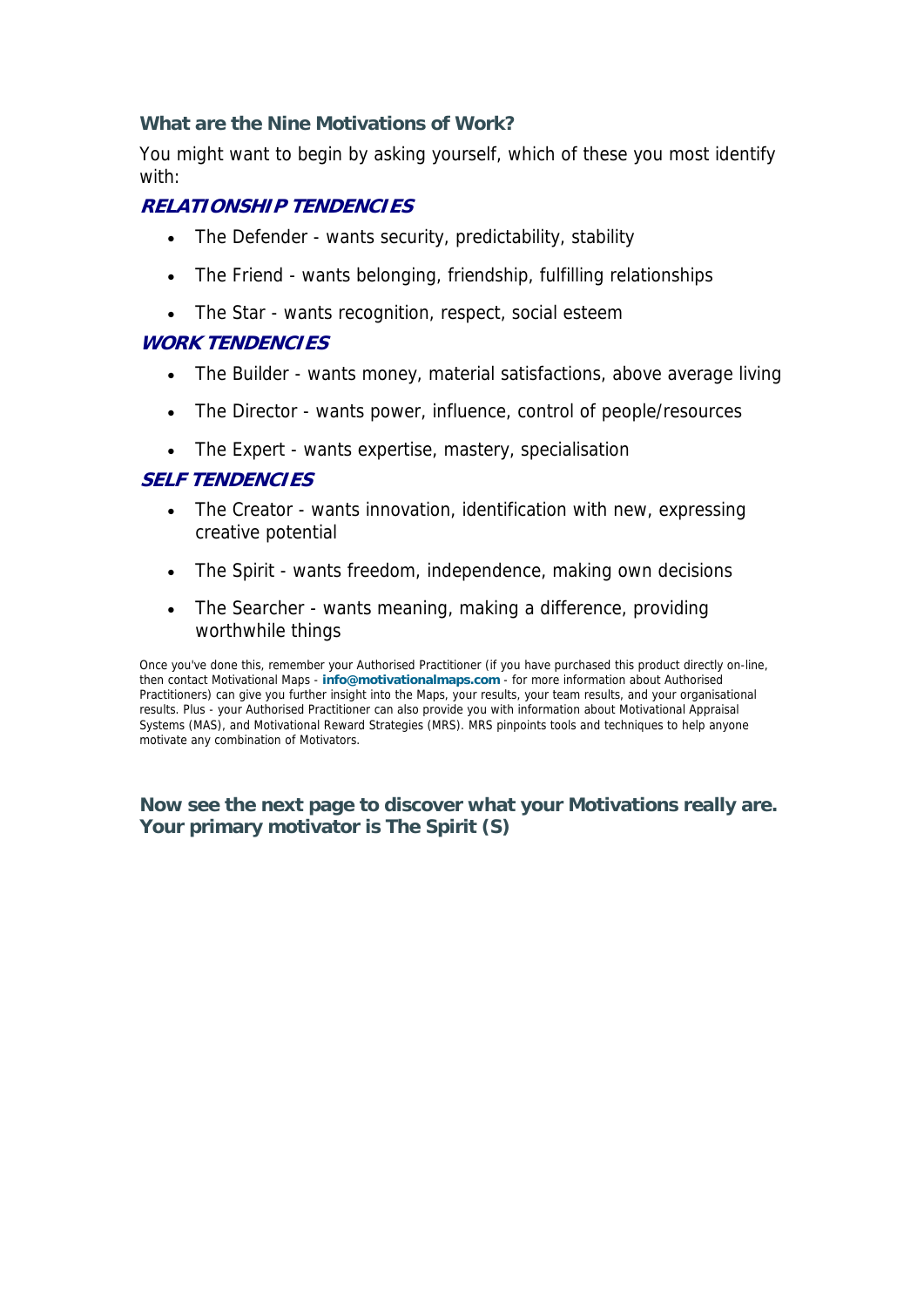As a Spirit, your need is for freedom or autonomy. This means you seek to be independent and able to make key decisions for yourself. Restrictions and procedures irritate you. Take away the ability to make your own decisions - to choose - for any length of time, and you are stressed. Therefore, it's essential that autonomy be written very large in your modus operandi. Micro-management seriously de-motivates you; having authority to proceed how you think best highly motivates you. You hate bureaucracy and boxes, and usually work best on your own. Elevated position is not as important as self-direction – you are often entrepreneurial, and 'break out'.

Where Spirit is your highest score, then you are likely to be a difficult subordinate and if you are one, will push to the limit. You are your own master and have the emotional strength to stand alone.

# **Your second motivator is The Director (W)**



As a Director, your need is for power and influence - you want to be able to influence the way things happen - the people and the resources. Being just an anonymous number would leave you wholly dissatisfied. How one has power/influence is various – but the reality is, you need to be dominant. One aspect of this is your need to make the critical decisions about how things are done in the organization. Naturally, with this motivation you will tend to move towards management and career structures. You will also tend to have high self-confidence and great clarity about what needs to be done. Being given responsibility is highly motivating. You seek power formally and informally.

#### **Your third motivator is The Creator (S)**



As a Creator, your need is for creativity. This motivation is for innovation and to be identified with original output. In other words, you want your name on … the book, the CD, the product or even the service. You are somebody who breaks barriers – brings into existence what wasn't there before. So problems, challenges and the 'new' bring out the best in you and are highly motivating – solutions mean innovations. You tend to be optimistic and can persevere in adversity. Because you solve problems, you like and feel the need for play - there is a special 'play' buzz that people get who are creative. You want that buzz in your work - if it's not there, you're not happy.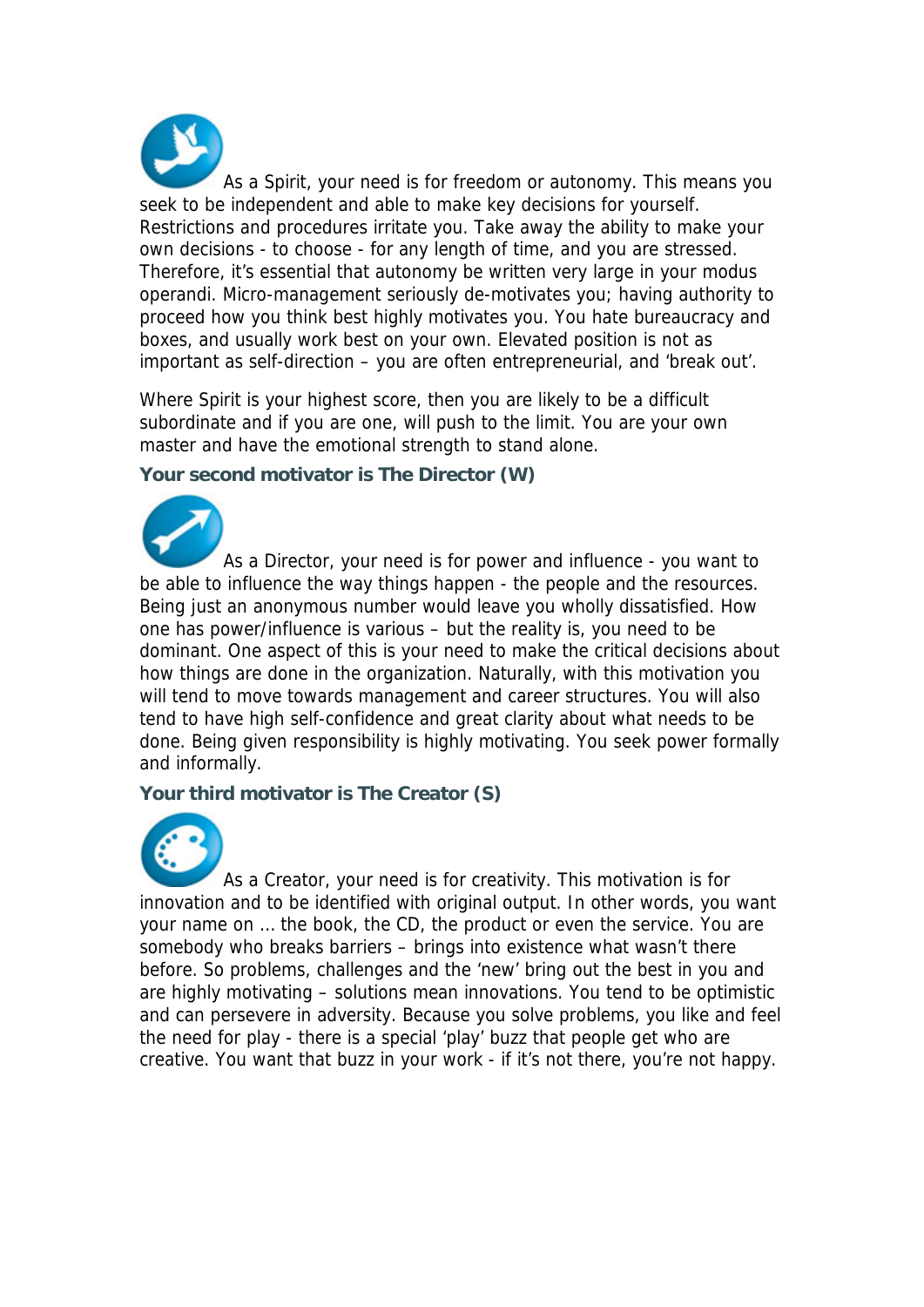# **Your lowest motivator is The Friend (R)**



If Friend is your lowest score, then you do not seek nourishing relationships with other people at work - and don't go into work for social reasons. If you are a team player, it's not because you want to be part of the team. People who are strong Friend you probably regard as weak or as dependent – curb this response!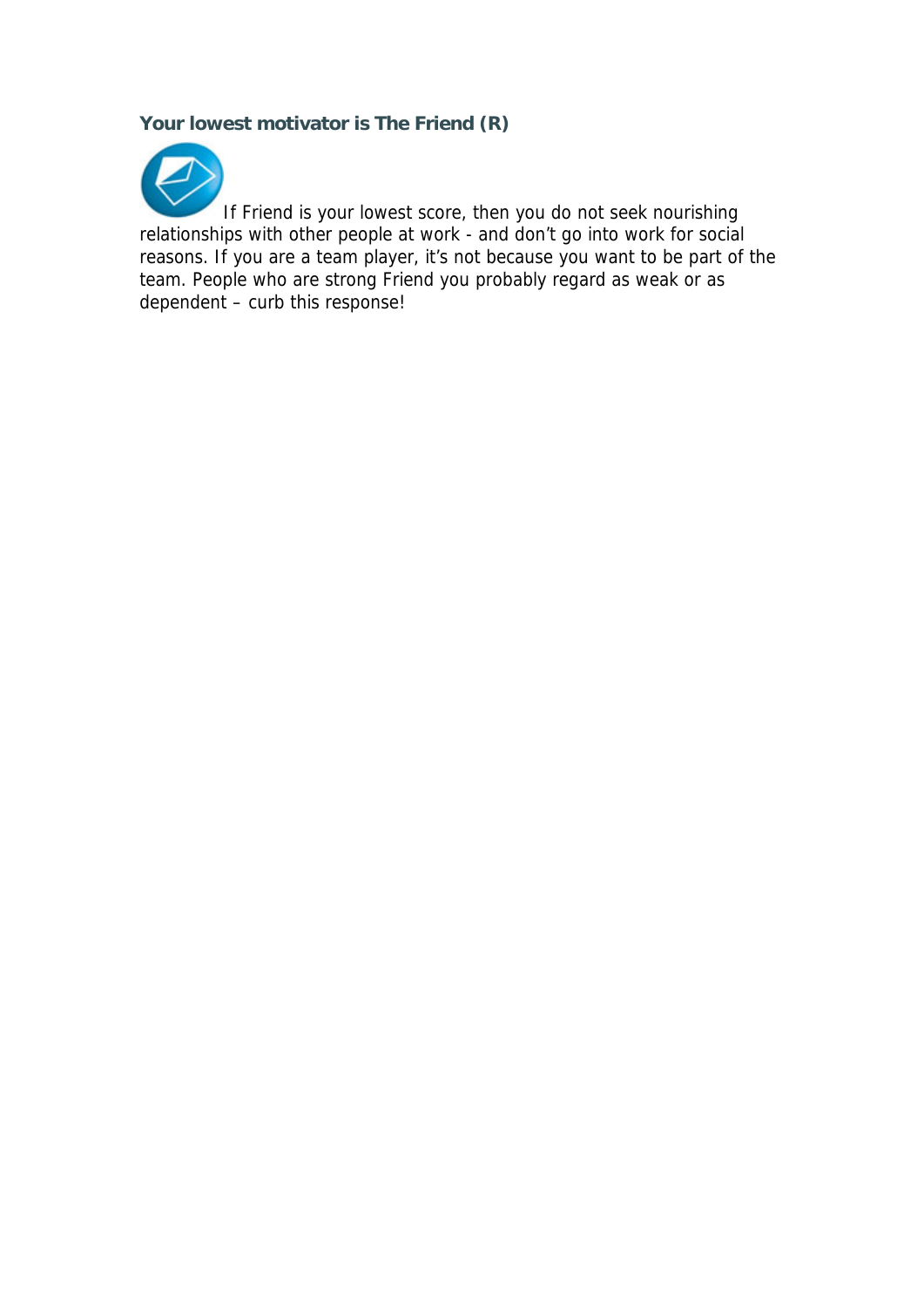# **Motivational Maps® Radar Graph**

The Radar Graph shows the strength of your Motivators measured against each other. A score of 30+ is a 'spike' - and extremely strong motivator. A score of 10 or less indicates a weak motivator, and below 5 can indicate some antagonism to the Motivator as a 'value' in others.

Bear in mind at all times: there is no 'better' or 'worse' Motivator or motivational score - only differences and fitness for purpose. Lower scores that are more closely clustered together suggest balance; spikes suggest extremes! Fitness for purpose determines what might be better in a given situation. Consult your Authorised Practitioner for more information about this.

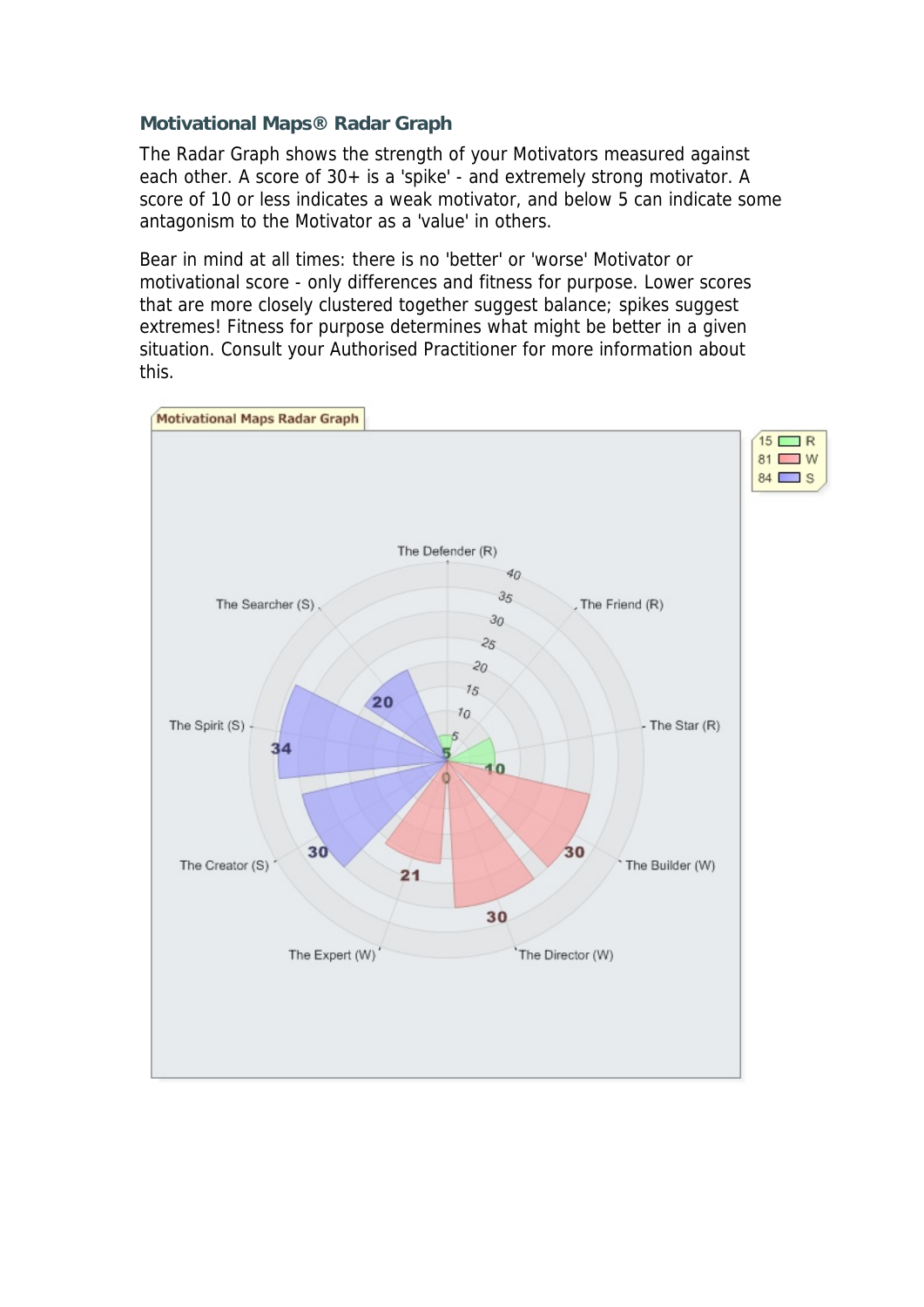|   |    | Map Type Score Absolute % Relative % |    |
|---|----|--------------------------------------|----|
| R | 15 | 8                                    | 14 |
| S | 84 | 47                                   | 80 |
| W | 81 | 45                                   | 77 |

# **Analysis Of Your Motivational Map® Tendencies - W,R & S**

**Motivational Maps® Absolute Strength Pie Chart** 



The Absolute Strength Index measures how important each Motivator cluster is set against the other two. Does one dominate? Is one especially weak? Is there a balance?

Looking at this chart should give you a good idea of what is really important to you about being motivated at work. If the distribution of the 3 colours is pretty even, then you are pretty balanced: you get motivated at work through relationships (R), through achievements (W), and through personal development (S), probably in equal measure. Does your work environment enable you to gain all these satisfying Motivators - or is it just one area in which it is focused?

On the other hand, if one colour dominates the picture, then looking at the Relative Strength numbers for your Motivators can be insightful.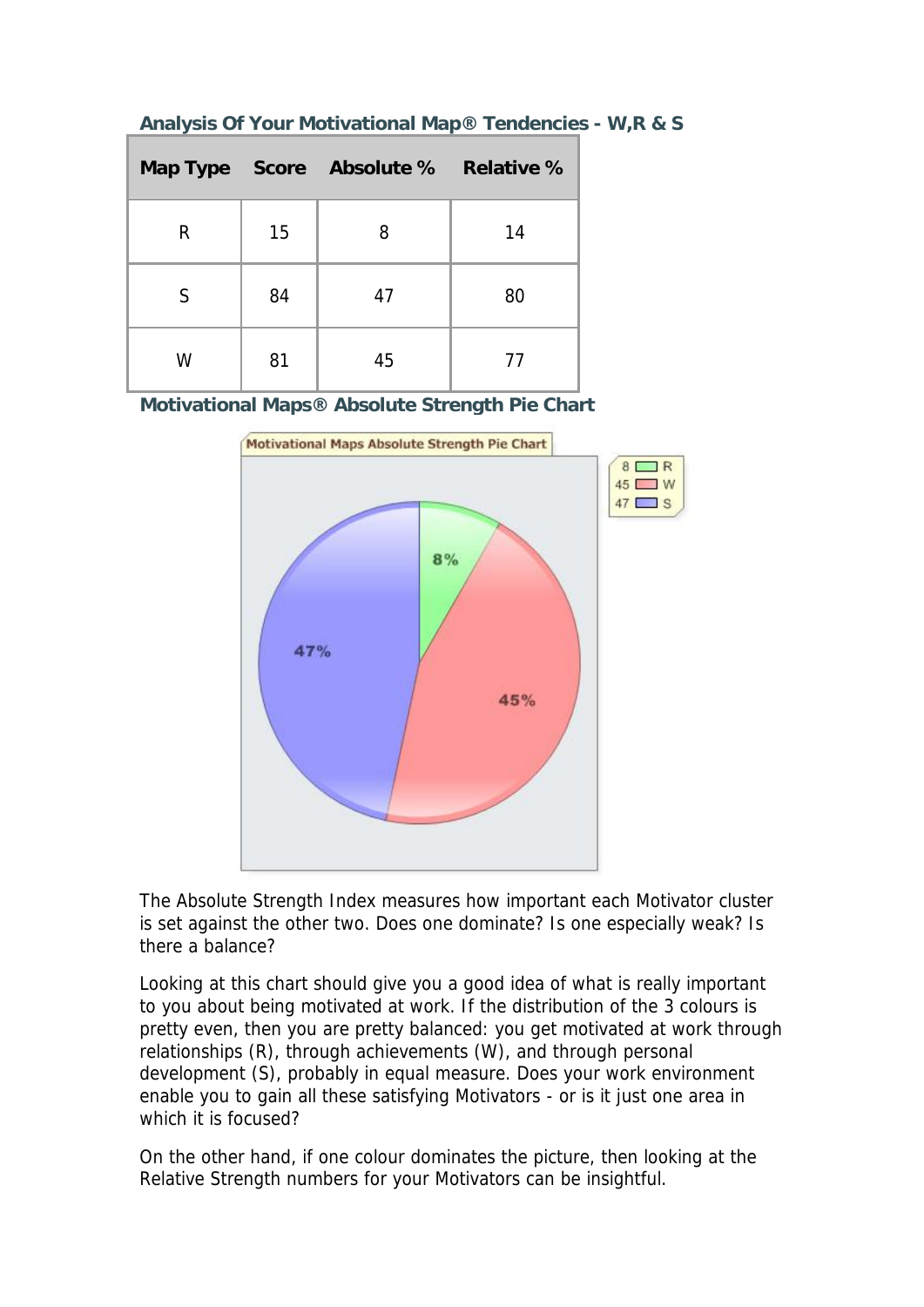

# **Motivational Maps® Relative Strength Bar Chart**

The Relative Strength Index measures how important each of the three areas is measured against its own maximum intensity - which is 100%.

Scores of 70%+ tend to indicate a spike in one of the three areas.

If R is 70%+ your Motivation primarily comes from strong relationships at work (R)

If W is 70%+ your Motivation primarily comes from achieving your workrelated goals (W)

If S is 70%+ your Motivation primarily comes from realizing your full potential at work (S).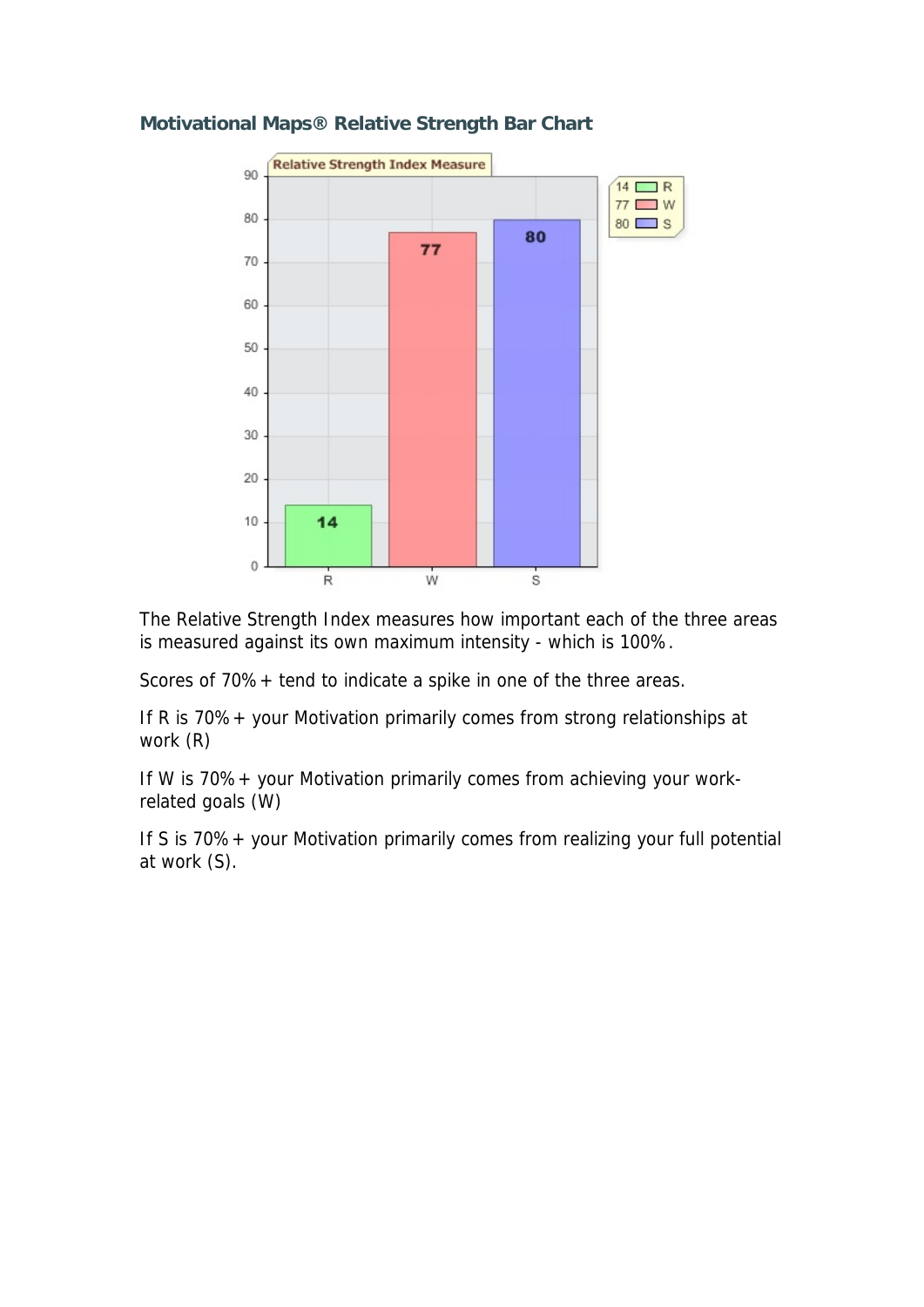# **Motivational Maps® Executive Summary**

# **Your primary motivator at work is: The Spirit (S)**

The key aspect of motivation for you is to seek - Freedom from Restrictions, Empowerment and Choices

#### **Your second motivator at work is: The Director (W)**

The next aspect of motivation for you is to seek - Power, Responsibility and **Control** 

#### **Your third motivator at work is: The Creator (S)**

The final aspect of motivation for you is to seek - Originality, Challenge and Recognition

#### **Extreme Map Motivators**

These Motivating activities are not for everybody! But, they represent an extreme form of the Motivators in your top 3 profile.

Ask yourself - do these activities appeal to me? Can I do any of them? Can I or is it appropriate to - get others (eg. my boss, my company) to support my doing them?

- 1. The Spirit (S): quit your job and become an independent consultant in anything.
- 2. The Director (W): look out for chaos and ineffectiveness happening all around you in schools, hospitals, voluntary bodies, clubs and etc – and join (the club, the Board, the Governors, the ….) and volunteer to sort out the mess. Take control and make it happen!
- 3. The Creator (S): decide to use your creative drive in a completely different field – write, paint, compose, create something entirely new – then market it with your name on the 'label'.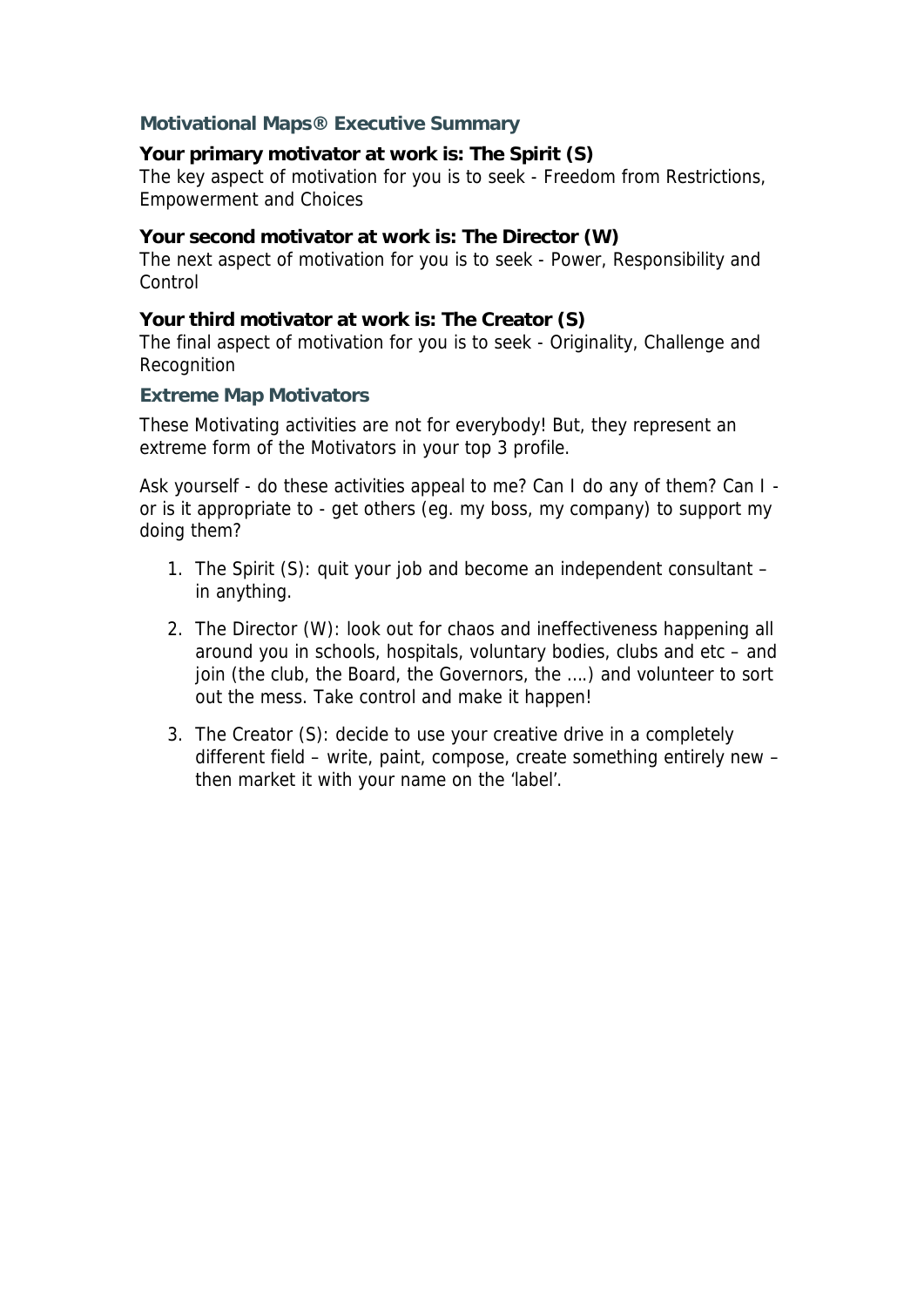**A Typical Story for The Spirit (S)**The Story below is NOT your story, but a typical story depicting the Spirit type. We have found some amazing co-incidences and parallels in people's experiences when they read these typical stories. When you read the story, take from it what is relevant to you, and discard what is NOT you. Ask, what in this story applies to me, what gives me more insight into myself?

Let's be frank, shall we? The Spirit may not usually be your ideal team player! In today's world being a team player is ever more - and rightly - important. Sometimes it is one of the key criteria being assessed at job interview stage. But before we write The Spirit off, let's be even clearer: The Spirit may not be an unkind or unpleasant person. He can contribute, and contribute well. However, at root The Spirit may be a loner - more accurately, a maverick. Of all the 9 Motivator types, The Spirit may be the most difficult to manage.

Working at his current post is The Spirit's third job in the last year. The other two jobs were 'good' jobs, but The Spirit couldn't get on or put up with the managers. They were too fussy, too preoccupied with being 'in control', and fundamentally undermined The Spirit's sense of being self-directed.

Pretty obviously, The Spirit wants freedom from restrictions! The Spirit wants to do his own thing. There's been a lot of talk in management and leadership circles about empowerment, as if it were some absolute good - empowering all staff equals goodness at work. Alas, life is not that simple. Some staff members really don't want empowerment - they actually do want to be told what to do - they want certainty and security. But The Spirit doesn't. For him empowerment may be the real turn-on.

When you manage The Spirit you might like to explain what the objective or objectives are, then - you stand back - no micro-management - no telling him HOW to do the job. If The Spirit wants help, he'll ask. Until then, let him get on with it.

The great thing about The Spirit may be the relentless pursuit of the objective - so long as he can do it on his terms, he is motivated, and will achieve. Remember, The Spirit may need to make the choices.

Choosing how he goes about a task, how he spends his time, and how he prioritises his activities is all food and drink to The Spirit. He is currently working in just such an environment. His boss has a laissez-faire attitude to him - she will lightly monitor what's going on from a distance. Sometimes he may ask for help, and the boss is good at coaching, which The Spirit likes. But for most of the time The Spirit will get on with it. And what a get on - his productivity may be amazing - he will give it everything. The Spirit can be in the top three performers in that section of the company.

Ultimately, The Spirit will be happy through either becoming self-employed so he is in complete control, or by very carefully screening the kind of boss he is going to work for. The Spirit wants independence and autonomy. Currently, screening the boss is working very well!